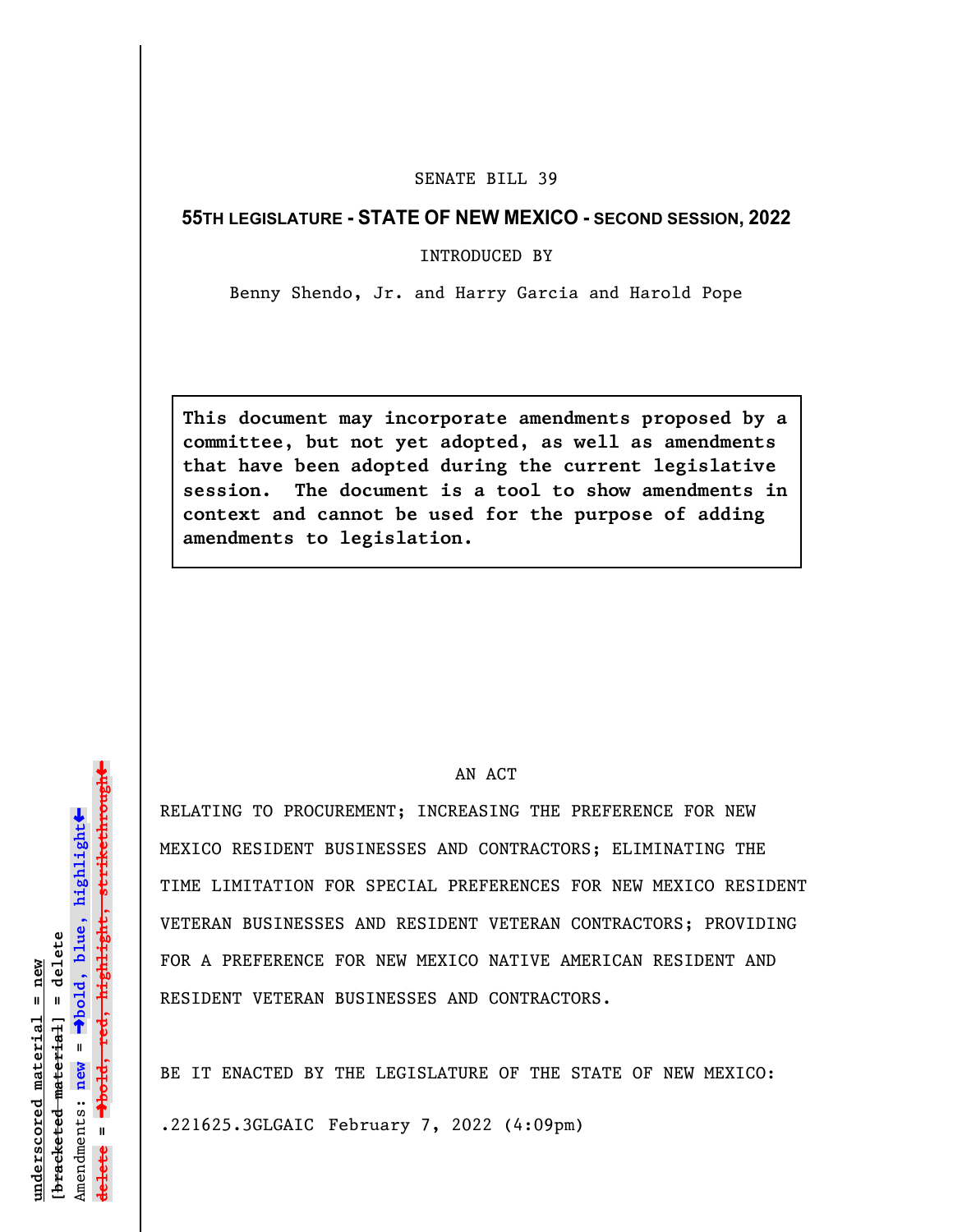**SECTION 1.** Section 13-1-21 NMSA 1978 (being Laws 1979, Chapter 72, Section 1, as amended) is amended to read:

"13-1-21. APPLICATION OF PREFERENCES.--

A. For the purposes of this section:

(1) "business" means a commercial enterprise carried on for the purpose of selling goods or services, including growing, producing, processing or distributing agricultural products;

(2) "formal bid process" means a competitive bid process;

(3) "formal request for proposals process" means a competitive proposal process, including a competitive qualifications-based proposal process;

(4) "Native American resident business" means a business that has a valid Native American resident business certificate issued by the taxation and revenue department pursuant to Section 13-1-22 NMSA 1978 but does not include a Native American resident veteran business;

(5) "Native American resident veteran business" means a business that has a valid Native American resident veteran business certificate issued by the taxation and revenue department pursuant to Section 13-1-22 NMSA 1978;

 $[$ (4)]  $(6)$  "public body" means a department, commission, council, board, committee, institution, legislative body, agency, government corporation, educational institution or official of the executive, legislative or judicial branch of .221625.3GLGAIC February 7, 2022 (4:09pm)

º**bold, red, highlight, strikethrough**  $\ddot{\bullet}$ º**bold, blue, highlight** bracketed material] = delete **[bracketed material] = delete** inderscored material = new **underscored material = new** Amendments: **new** =  $\mathbf{I}$ Amendments: new **delete =** lelete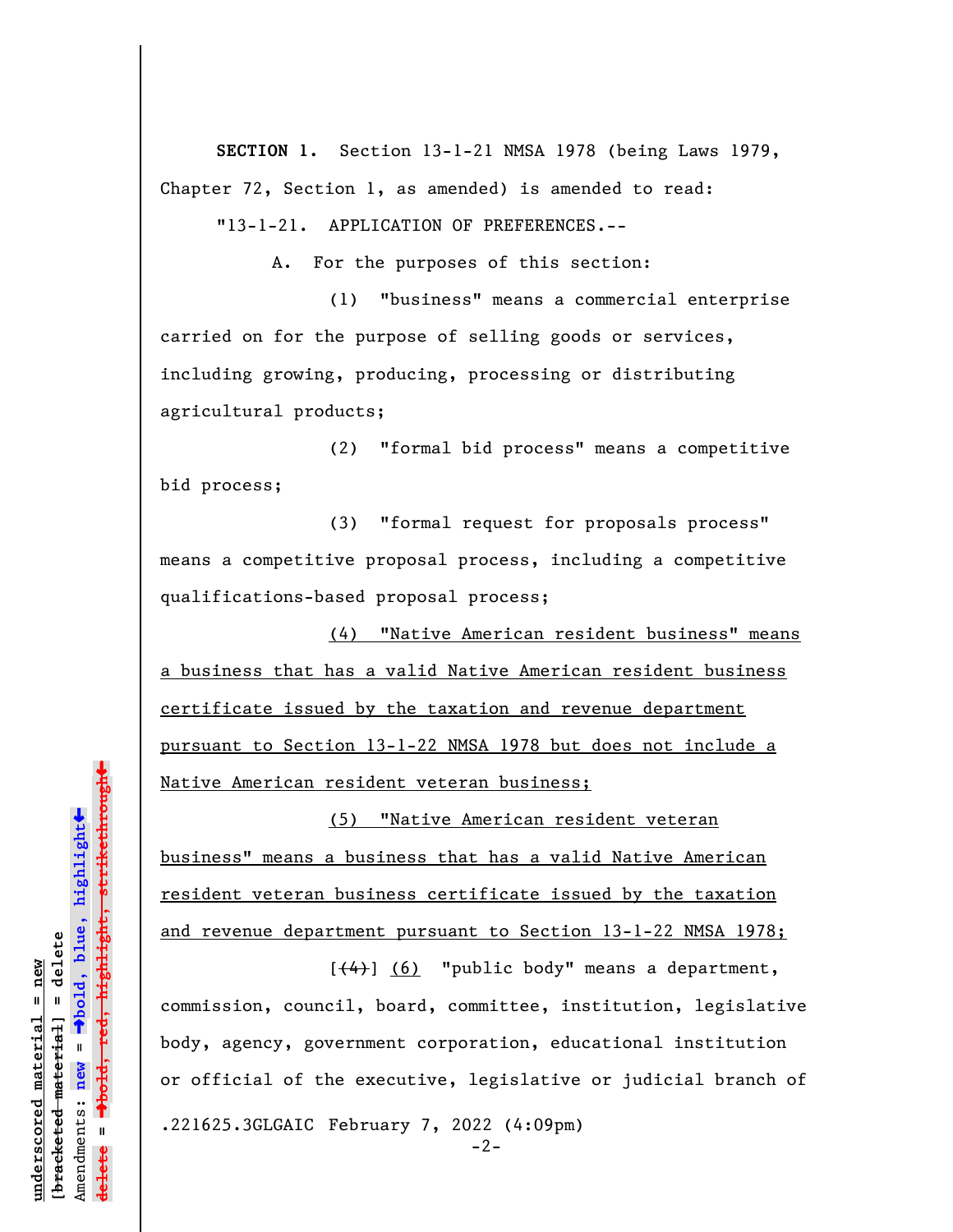the government of the state or a political subdivision of the state and the agencies, instrumentalities and institutions thereof, including two-year post-secondary educational institutions, school districts, local school boards and all municipalities, including home-rule municipalities;

 $[\frac{1}{5}]$  (7) "recycled content goods" means supplies and materials composed twenty-five percent or more of recycled materials; provided that the recycled materials content meets or exceeds the minimum content standards required by bid specifications;

 $[66]$  (8) "resident business" means a business that has a valid resident business certificate issued by the taxation and revenue department pursuant to Section 13-1-22 NMSA 1978 but does not include a resident veteran business; and

 $[\overline{(+7)}]$  (9) "resident veteran business" means a business that has a valid resident veteran business certificate issued by the taxation and revenue department pursuant to Section 13-1-22 NMSA 1978.

B. Except as provided in Subsection C of this section, when a public body makes a purchase using a formal bid process, the public body shall deem a bid submitted by a:

(1) resident business or Native American resident business to be [five] eight percent lower than the bid actually submitted; or

(2) resident veteran business [with annual gross revenues of up to three million dollars (\$3,000,000) in .221625.3GLGAIC February 7, 2022 (4:09pm)  $-3-$ 

º**bold, red, highlight, strikethrough** º**bold, blue, highlight** bracketed material] = delete **[bracketed material] = delete** Amendments: **new** =  $\mathbf{I}$ Amendments: new **delete =**

 $\ddot{\bullet}$ 

 $\ddag$ 

**underscored material = new**

inderscored material = new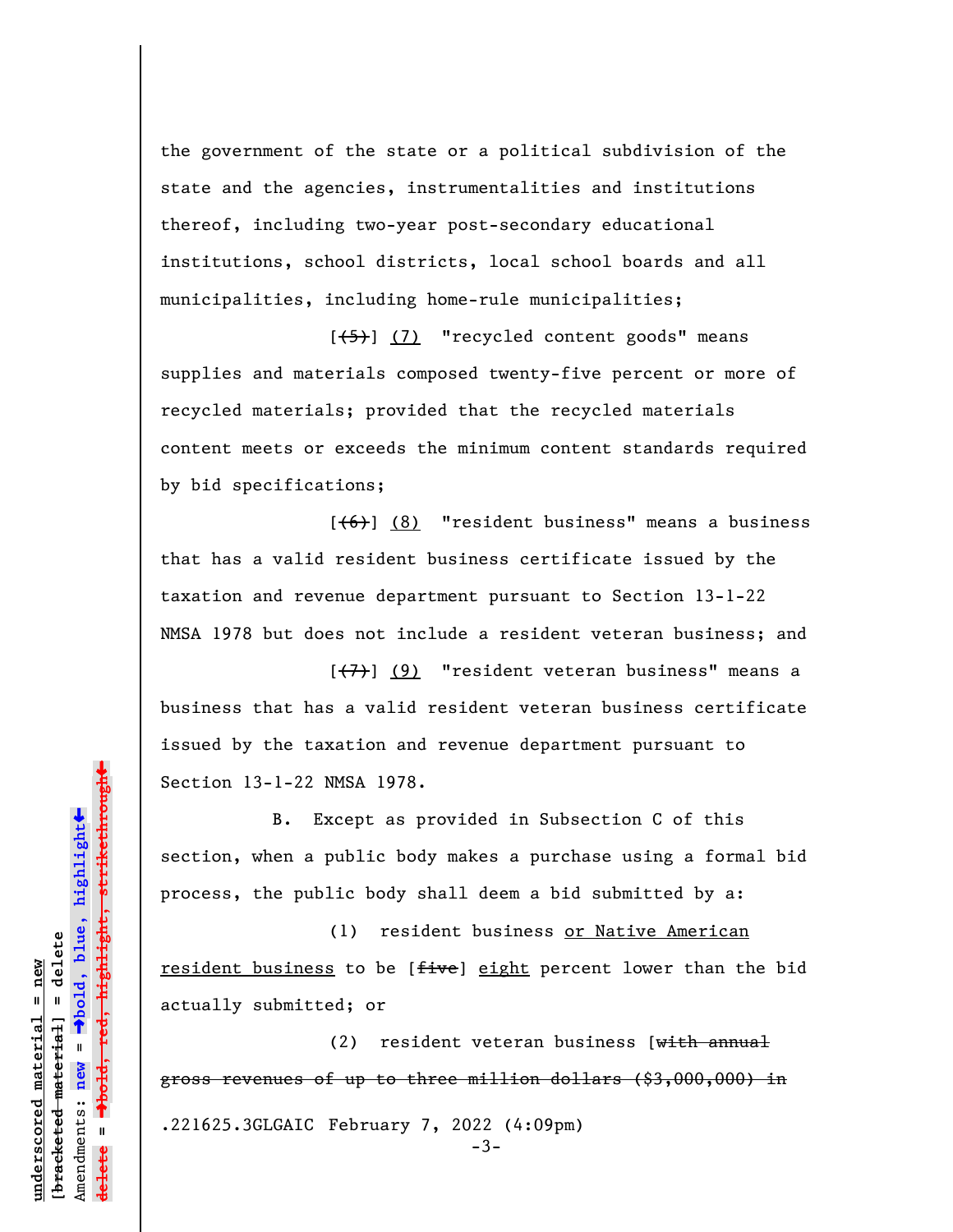the preceding tax year] or Native American resident veteran business to be ten percent lower than the bid actually submitted.

C. When a public body makes a purchase using a formal bid process and the bids are received for both recycled content goods and nonrecycled content goods, the public body shall deem:

(1) bids submitted for recycled content goods from any business, except a resident veteran business or Native American resident veteran business, to be [five] eight percent lower than the bids actually submitted; or

(2) bids submitted for recycled content goods from a resident veteran business [with annual gross revenues of up to three million dollars (\$3,000,000) in the preceding tax year] or Native American resident veteran business to be ten percent lower than the bids actually submitted.

D. When a public body makes a purchase using a formal request for proposals process, not including contracts awarded on a point-based system, the public body shall award an additional:

(1)  $[$ *five*] eight percent of the total weight of all the factors used in evaluating the proposals to a resident business or Native American resident business; and

(2) ten percent of the total weight of all the factors used in evaluating the proposals to a resident veteran business [that has annual gross revenues of up to three million .221625.3GLGAIC February 7, 2022 (4:09pm)

-4-

º**bold, red, highlight, strikethrough**  $\ddot{\bullet}$ º**bold, blue, highlight** bracketed material] = delete **[bracketed material] = delete** inderscored material = new **underscored material = new** Amendments: **new** =  $\mathbf{I}$ Amendments: new  $\mathbf{u}$ **delete =**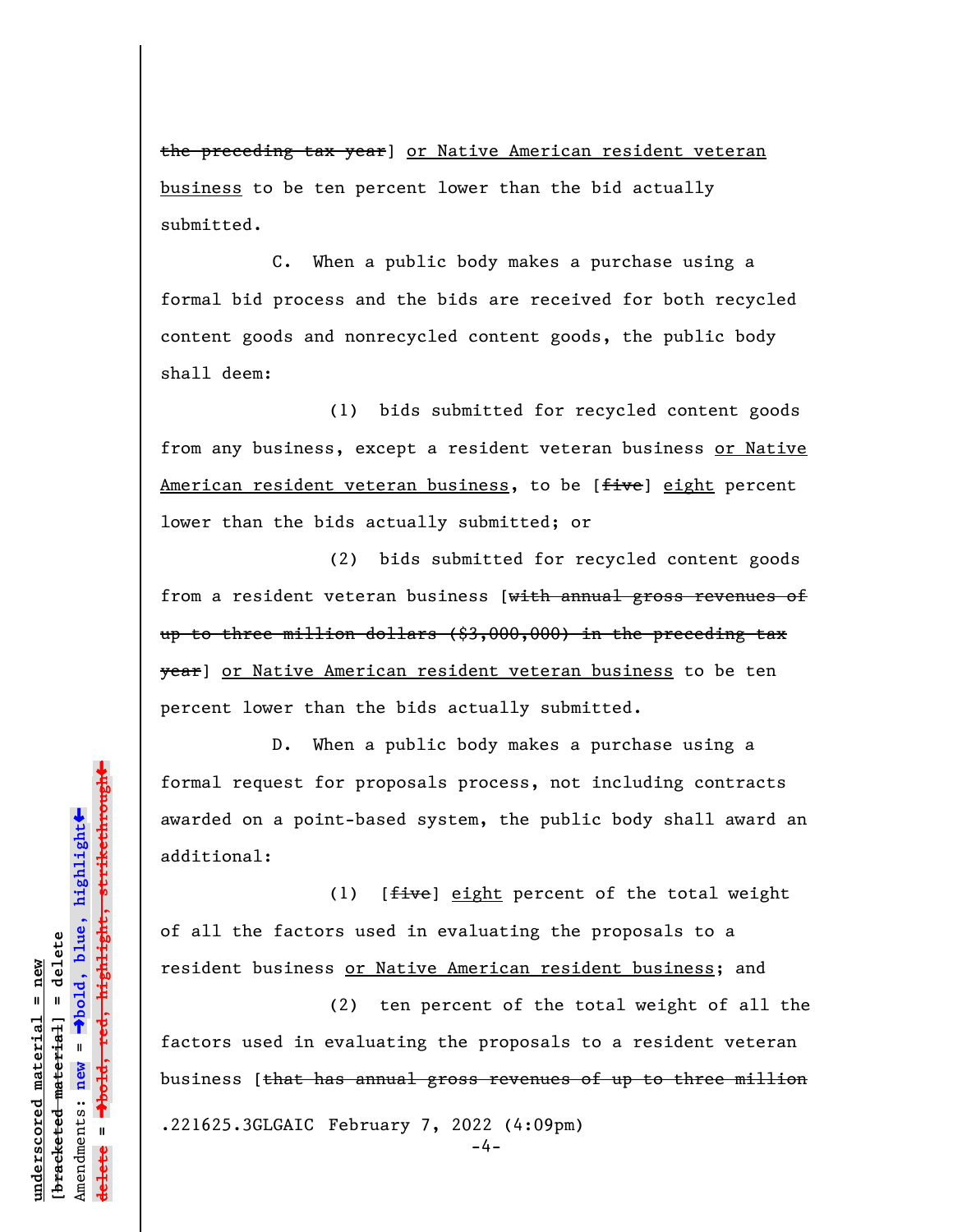dollars (\$3,000,000) in the preceding tax year] or Native American resident veteran business.

E. When a public body makes a purchase using a formal request for proposals process, and the contract is awarded based on a point-based system, the public body shall award additional points equivalent to:

(1)  $[$ *five*] eight percent of the total possible points to a resident business or Native American resident business; or

(2) ten percent of the total possible points to a resident veteran business [that has annual gross revenues of up to three million dollars  $(\text{$}3,000,000)$  in the preceding tax year] or Native American resident veteran business.

F. When a joint bid or joint proposal is submitted by a combination of resident veteran, Native American resident veteran, resident, Native American resident or nonresident businesses, the preference provided pursuant to Subsection B, C, D or E of this section shall be calculated in proportion to the percentage of the contract, based on the dollar amount of the goods or services provided under the contract, that will be performed by each business as specified in the joint bid or proposal.

G. [A resident veteran business shall not benefit from the preference pursuant to this section for more than ten consecutive years. A person that is an owner of a business that is a resident veteran business shall not benefit from the .221625.3GLGAIC February 7, 2022 (4:09pm) -5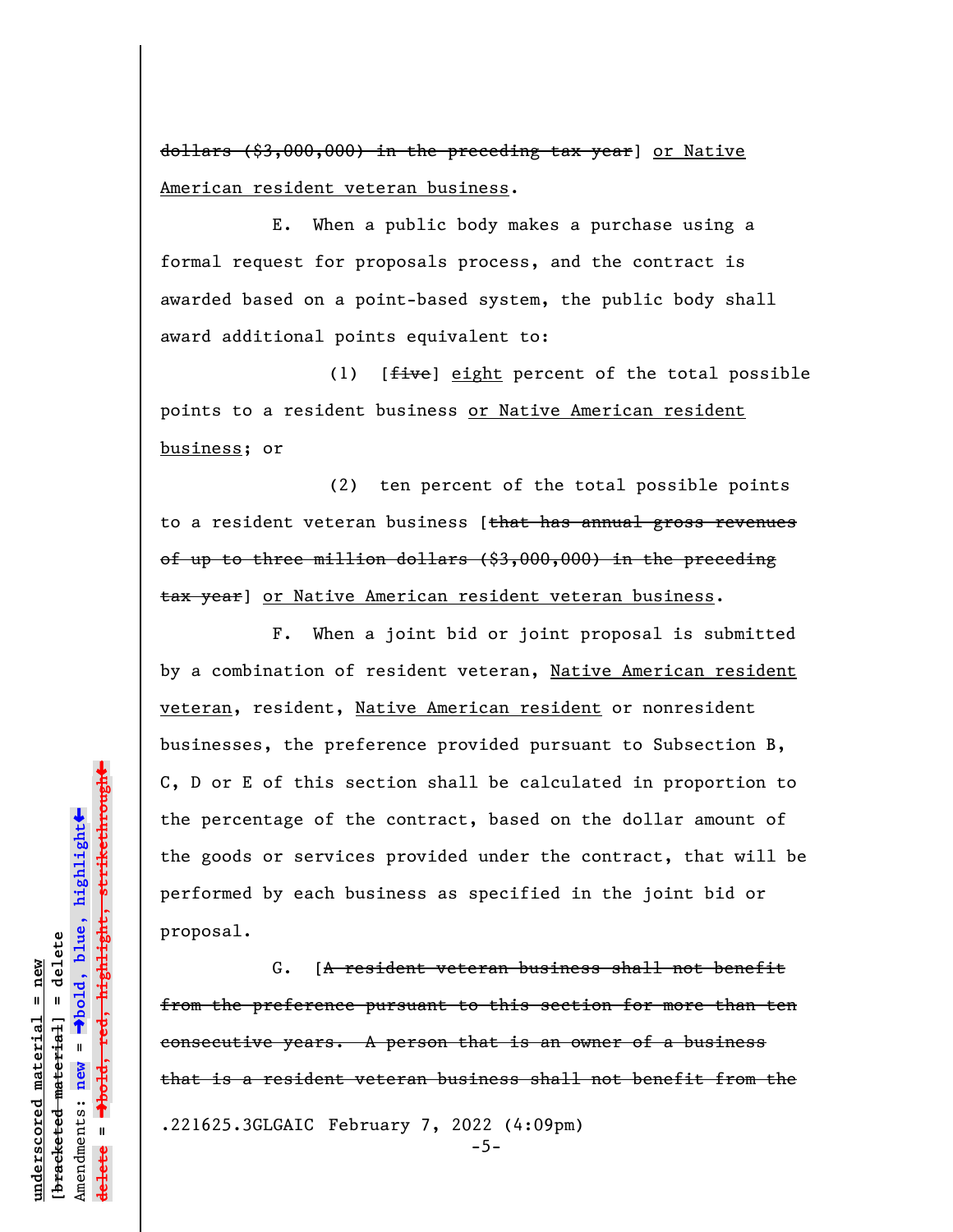preference pursuant to this section for more than ten consecutive years] A person shall not benefit from the provisions of this section based on more than one business concurrently.

H. A public body shall not award a business both a resident business preference and a resident veteran business preference or a Native American resident business preference and a Native American resident veteran business preference.

I. The procedures provided in Sections 13-1-172 through 13-1-183 NMSA 1978 or in an applicable purchasing ordinance apply to a protest to a public body concerning the awarding of a contract in violation of this section.

J. This section shall not apply when the expenditure includes federal funds for a specific purchase."

**SECTION 2.** Section 13-1-22 NMSA 1978 (being Laws 2012, Chapter 56, Section 4, as amended) is amended to read:

"13-1-22. RESIDENT BUSINESS AND RESIDENT CONTRACTOR CERTIFICATION--NATIVE AMERICAN RESIDENT BUSINESS AND NATIVE AMERICAN RESIDENT CONTRACTOR CERTIFICATES--RESIDENT VETERAN BUSINESS AND RESIDENT VETERAN CONTRACTOR CERTIFICATES.--

A. To receive a resident business, Native American resident business, resident veteran business or Native American resident veteran business preference pursuant to Section 13-1-21 NMSA 1978 or a resident contractor, Native American resident contractor, resident veteran contractor or Native American resident veteran contractor preference pursuant to .221625.3GLGAIC February 7, 2022 (4:09pm)

º**bold, red, highlight, strikethrough**  $\ddot{\bullet}$ º**bold, blue, highlight** bracketed material] = delete **[bracketed material] = delete** inderscored material = new **underscored material = new**  $\mathbf{I}$ Amendments: **new** = Amendments: new **delete =**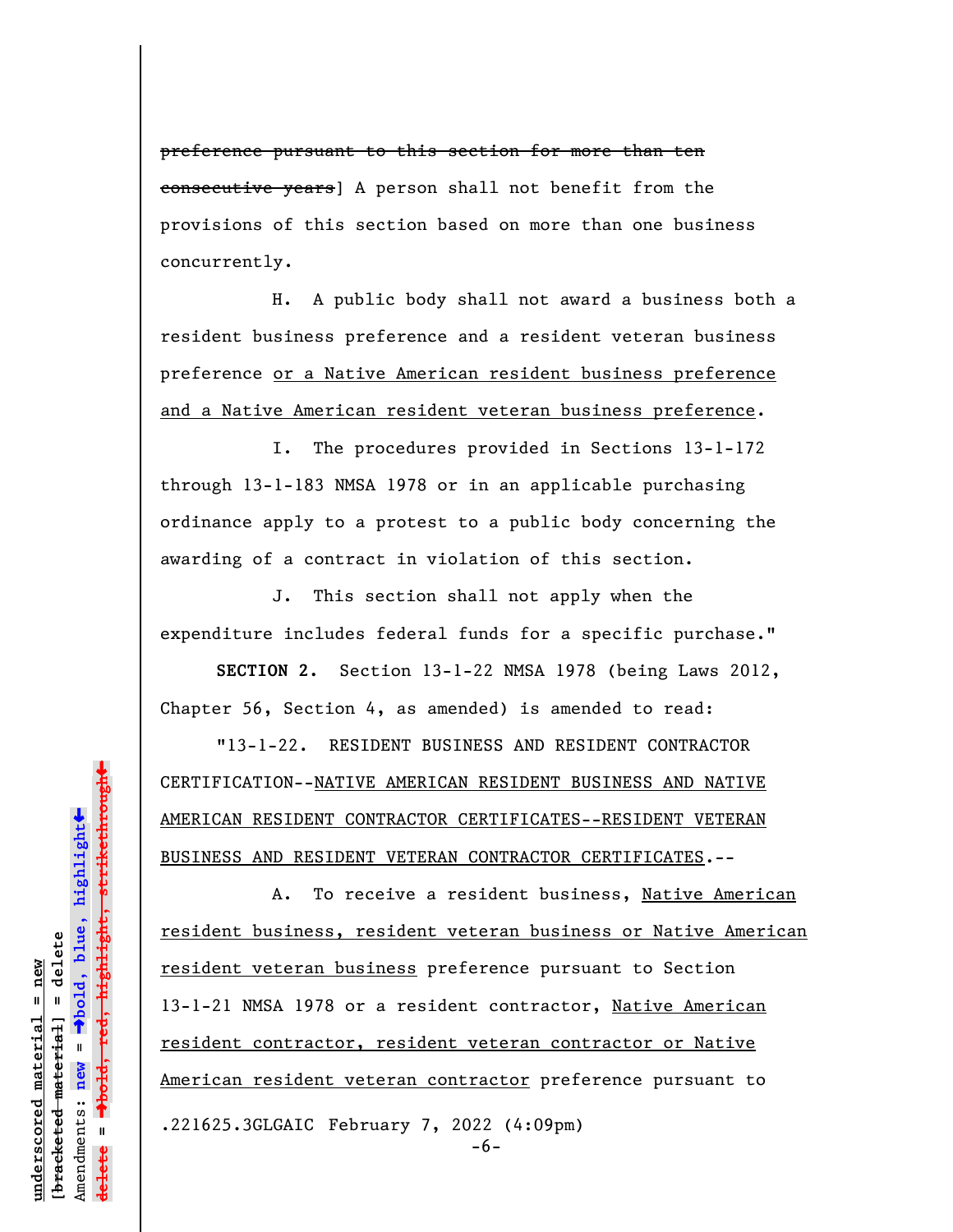Section 13-4-2 NMSA 1978, a business or contractor shall submit with its bid or proposal a copy of a valid resident business, Native American resident business, resident veteran business or Native American resident veteran business certificate or valid resident contractor, Native American resident contractor, resident veteran contractor or Native American resident veteran contractor certificate issued by the taxation and revenue department.

B. An application for a resident business certificate shall include an affidavit from a certified public accountant setting forth that the business is licensed to do business in this state and that:

(1) the business has paid property taxes or rent on real property in the state and paid at least one other tax administered by the state in each of the three years immediately preceding the submission of the affidavit;

(2) if the business is a new business, the owner or majority of owners has paid property taxes or rent on real property in the state and has paid at least one other tax administered by the state in each of the three years immediately preceding the submission of the affidavit and has not applied for a resident business or resident contractor certificate pursuant to this section during that time period;

(3) if the business is a relocated business, at least eighty percent of the total personnel of the business in the year immediately preceding the submission of the

.221625.3GLGAIC February 7, 2022 (4:09pm)

 $\ddag$ º**bold, red, highlight, strikethrough**  $\ddot{\bullet}$ º**bold, blue, highlight** bracketed material] = delete **[bracketed material] = delete** inderscored material = new **underscored material = new** Amendments: **new** =  $\mathbf{I}$ Amendments: new  $\mathbf{u}$ **delete =**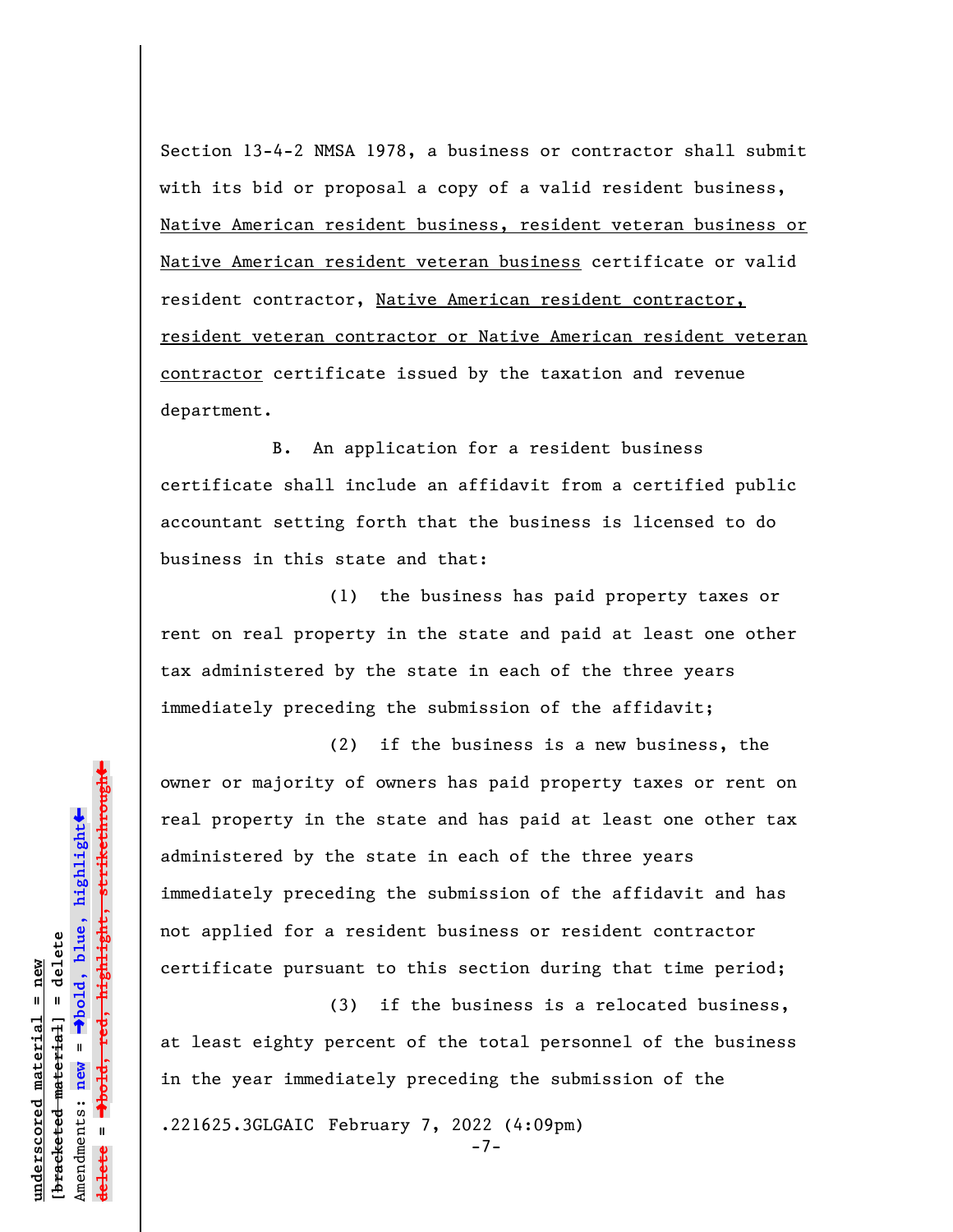affidavit were residents of the state and that, prior to the submission of the affidavit, the business either leased real property for ten years or purchased real property greater than one hundred thousand dollars (\$100,000) in value in the state; or

(4) if the business is a previously certified business or was eligible for certification, the business has changed its name, has reorganized into one or more different legal entities, was purchased by another legal entity but operates in the state as substantially the same commercial enterprise or has merged with a different legal entity but operates in the state as substantially the same commercial enterprise.

C. An application for a resident veteran business certificate shall include the affidavit required by Subsection B of this section and:

(1) verification by the United States department of veterans affairs as being either a veteran-owned small business or a service-disabled veteran-owned small business; or

(2) verification of veteran status as indicated by the United States department of defense DD form 214 of release or discharge from active duty with an honorable discharge or of service-disabled veteran status by the United States department of veterans affairs and proof that a veteran or veterans own a majority of the business.

.221625.3GLGAIC February 7, 2022 (4:09pm)

-8-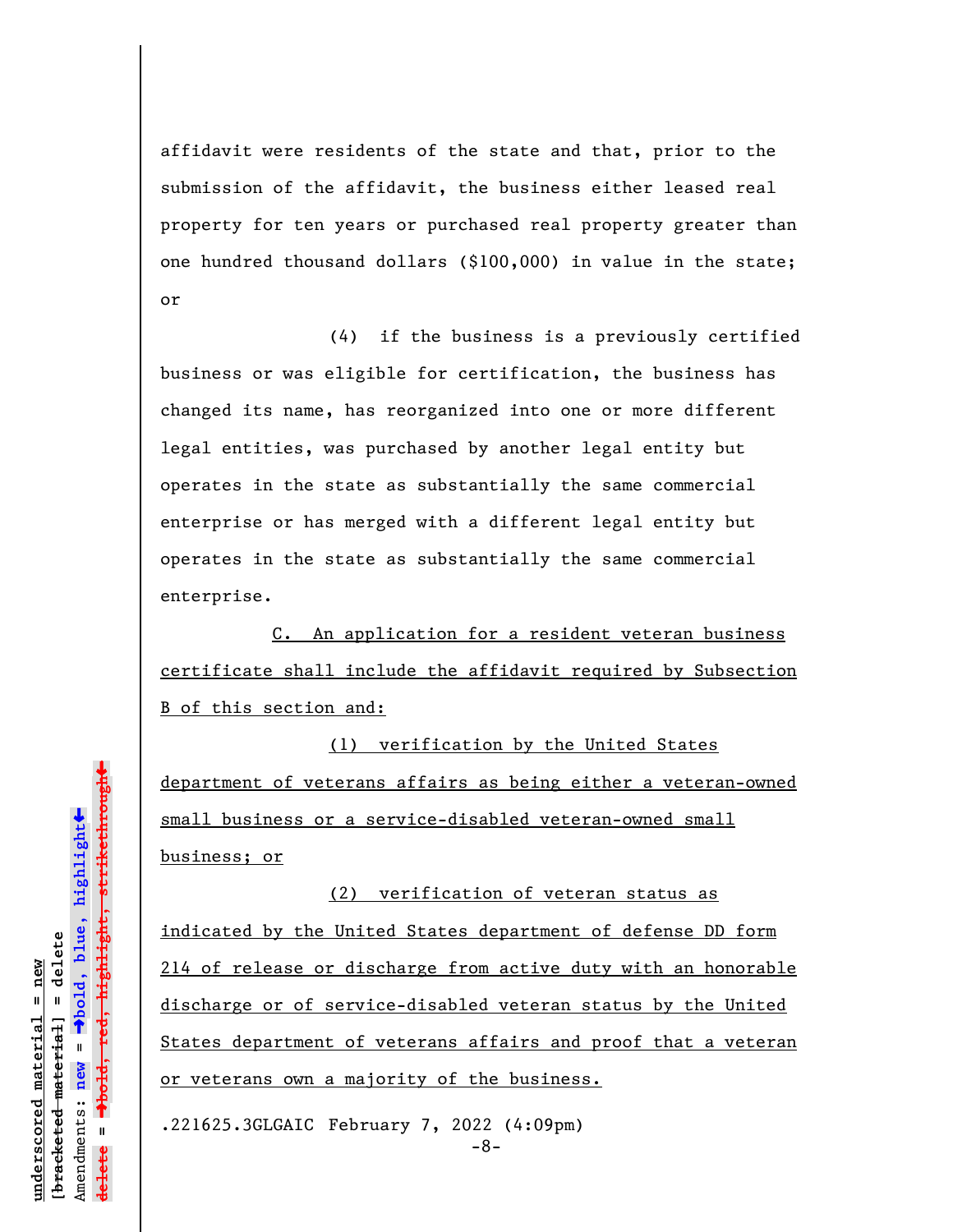$[G<sub>r</sub>]$  D. An application for a resident contractor certificate shall include an affidavit from a certified public accountant setting forth that the contractor is currently licensed as a contractor in this state and that:

(1) the contractor has:

(a) registered with the state at least one vehicle; and

(b) in each of the five years immediately preceding the submission of the affidavit: 1) paid property taxes or rent on real property in the state and paid at least one other tax administered by the state; and 2) paid unemployment insurance on at least three full-time employees who are residents of the state; provided that if a contractor is a legacy contractor, the requirement of at least three fulltime employees who are residents of the state is waived;

(2) if the contractor is a new contractor, the owner or majority of owners has paid property taxes or rent on real property in the state and has paid at least one other tax administered by the state in each of the five years immediately preceding the submission of the affidavit and has not applied for a resident business or resident contractor certificate pursuant to this section during that time period;

(3) if the contractor is a relocated business, at least eighty percent of the total personnel of the business in the year immediately preceding the submission of the affidavit were residents of the state and that, prior to the .221625.3GLGAIC February 7, 2022 (4:09pm)

-9-

 $\ddag$ º**bold, red, highlight, strikethrough**  $\ddot{\bullet}$ º**bold, blue, highlight** bracketed material] = delete **[bracketed material] = delete** inderscored material = new **underscored material = new** Amendments: **new** =  $\mathbf{I}$ Amendments: new **delete =**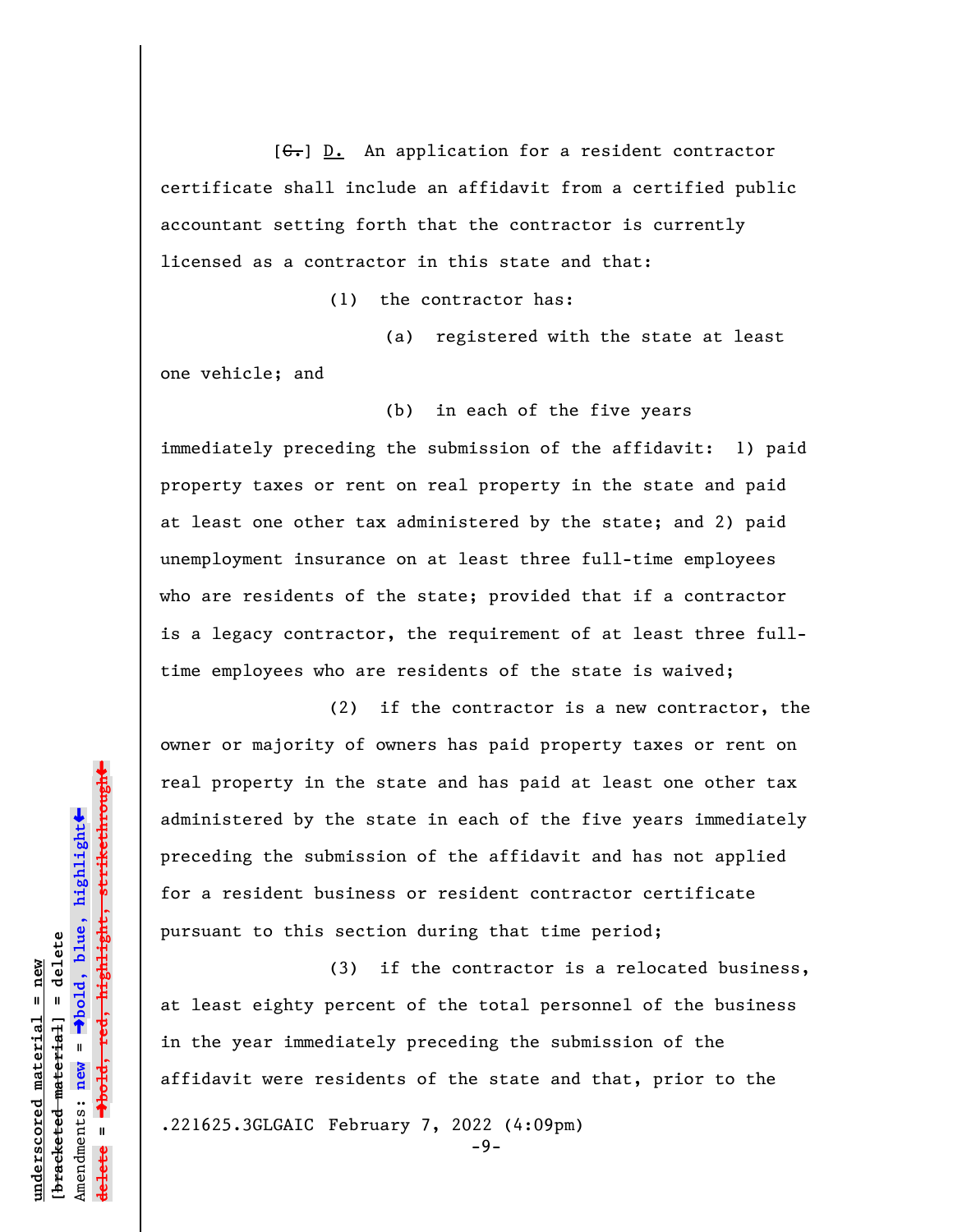submission of the affidavit, the contractor either leased real property for ten years or purchased real property greater than one hundred thousand dollars (\$100,000) in value in the state; or

(4) if the contractor is a previously certified contractor or was eligible for certification, the contractor has changed its name, has reorganized into one or more different legal entities, was purchased by another legal entity but operates in the state as substantially the same enterprise or has merged with a different legal entity but operates in the state as substantially the same commercial enterprise.

E. An application for a resident veteran contractor certificate shall include the affidavit required by Subsection D of this section and:

(1) verification by the United States department of veterans affairs as being either a veteran-owned small business or a service-disabled veteran-owned small business; or

(2) verification of veteran status as indicated by the United States department of defense DD form 214 of release or discharge from active duty with an honorable discharge or of service-disabled veteran status by the United States department of veterans affairs and proof that a veteran or veterans own a majority of the business.

F. An application for a Native American resident .221625.3GLGAIC February 7, 2022 (4:09pm)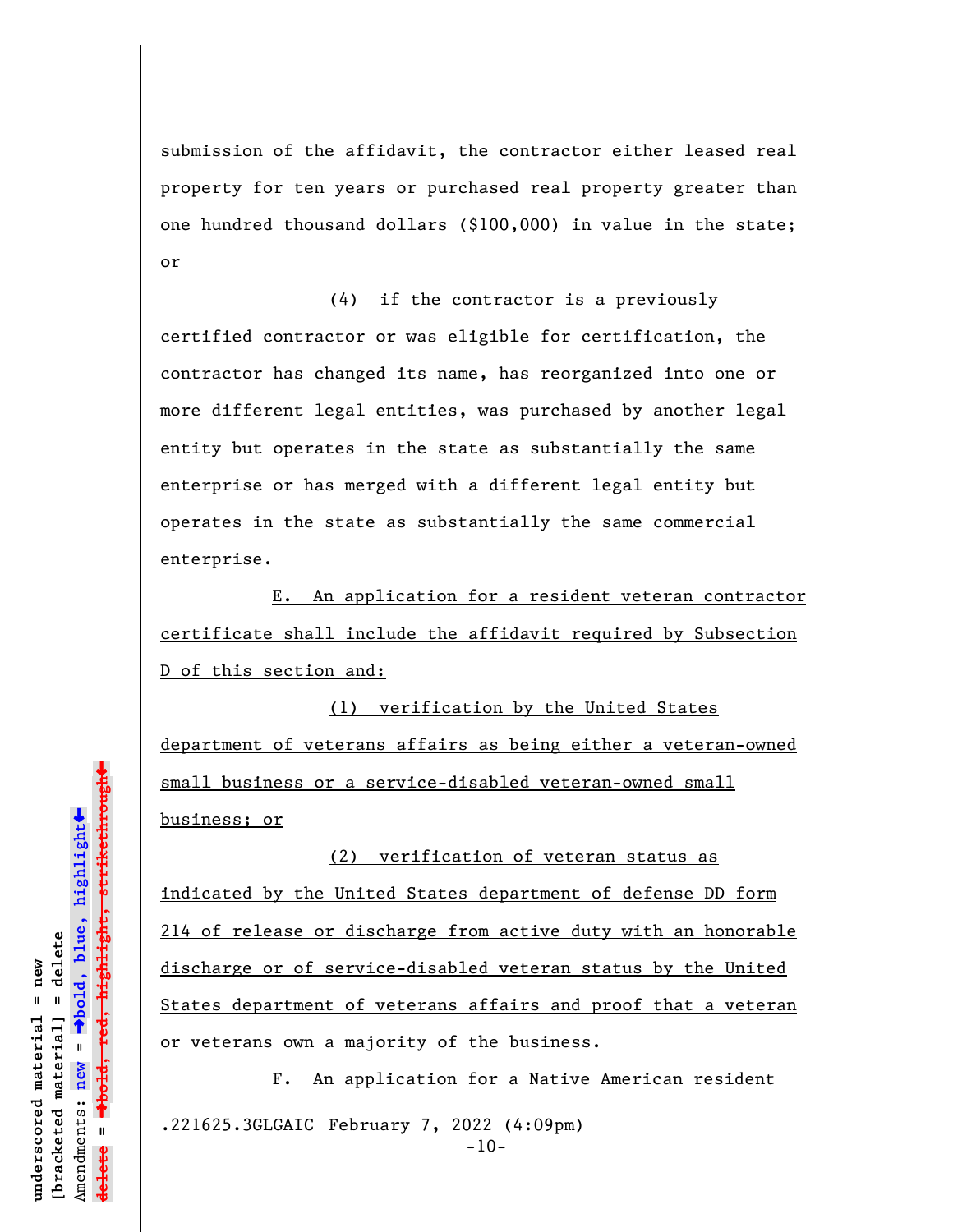business certificate or a Native American resident contractor certificate shall include an affidavit from a notary public setting forth that the business is:

(1) operating on lands **STBTC**º**owned by**»**STBTC** STBTC<sup>+</sup>located on<sup>t</sup>STBTC an Indian nation, tribe or pueblo located in whole or in part on land within New Mexico; and (2) at least fifty-one percent owned by an

Indian nation, tribe or pueblo located in whole or in part on land within New Mexico; provided that:

(a) the Indian nation, tribe or pueblo receives at least a majority of the net income from the business; and

(b) the management and daily operation of the business are controlled by one or more individuals who are members of a New Mexico Indian nation, tribe or pueblo; or

(3) at least fifty-one percent owned by one or

more New Mexico residents who are members of a federally recognized Indian nation, tribe or pueblo located in whole or in part on land within New Mexico and that is established for the purpose of profit; provided that:

(a) the Native American owners receive at least a majority of the net income from the business; and (b) the management and daily operation

of the business are controlled by one or more individuals who are members of a New Mexico Indian nation, tribe or pueblo.

G. An application for a Native American resident .221625.3GLGAIC February 7, 2022 (4:09pm)

-11-

```
\ddagºbold, red, highlight, strikethrough
                                                                 \ddot{\bullet}ºbold, blue, highlight
                              bracketed material] = delete
                                 [bracketed material] = delete
inderscored material = new
    underscored material = new
                                                              Amendments: new =
                                                                 Amendments: new = 
                                                                                                 \mathbf{I}delete =
                                                                                                 lelete
```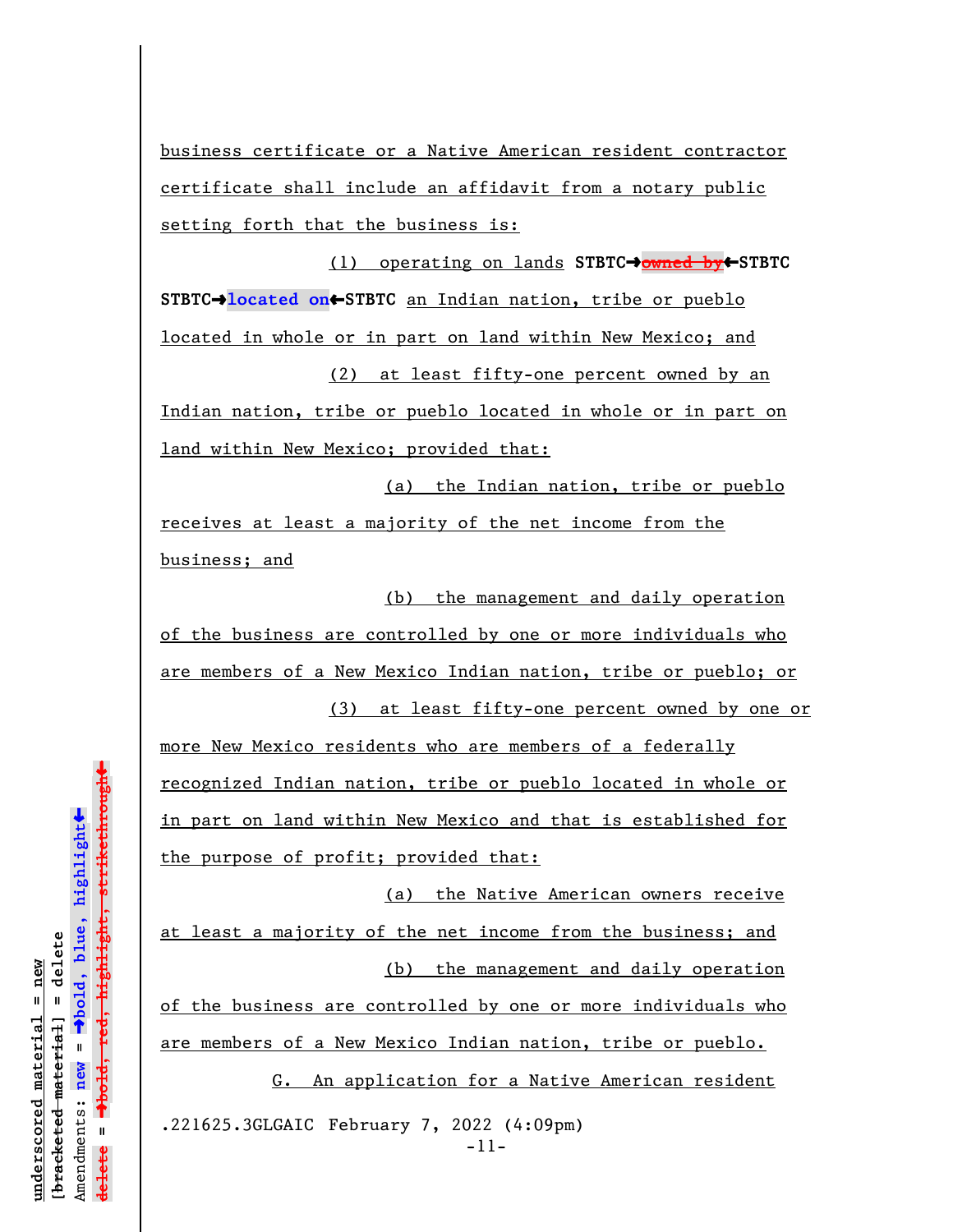veteran business certificate or a Native American resident veteran contractor certificate shall include the affidavit required by Subsection F of this section and, if the business is not owned by an Indian nation, tribe or pueblo:

(1) verification by the United States department of veterans affairs that the business is either a veteran-owned small business or a service-disabled veteranowned small business;

(2) verification of veteran status of a majority of the owners of the business as indicated by the United States department of defense DD form 214 of release or discharge from active duty with an honorable discharge or of service-disabled veteran status by the United States department of veterans affairs; or

(3) verification of veteran status of the contractor as indicated by the United States department of defense DD form 214 of release or discharge from active duty with an honorable discharge or of service-disabled veteran status by the United States department of veterans affairs.

 $[\frac{D-1}{2}]$  H. The taxation and revenue department shall prescribe the form and content of the application and required affidavit. The taxation and revenue department shall examine the application and affidavit and, if necessary, may seek additional information to ensure that the business or contractor is eligible to receive the certificate pursuant to the provisions of this section. If the taxation and revenue .221625.3GLGAIC February 7, 2022 (4:09pm) -12-

 $\ddag$ º**bold, red, highlight, strikethrough**  $\ddot{\bullet}$ º**bold, blue, highlight** bracketed material] = delete **[bracketed material] = delete** inderscored material = new **underscored material = new** Amendments: new = Amendments: **new** =  $\mathbf{u}$ **delete =** lelete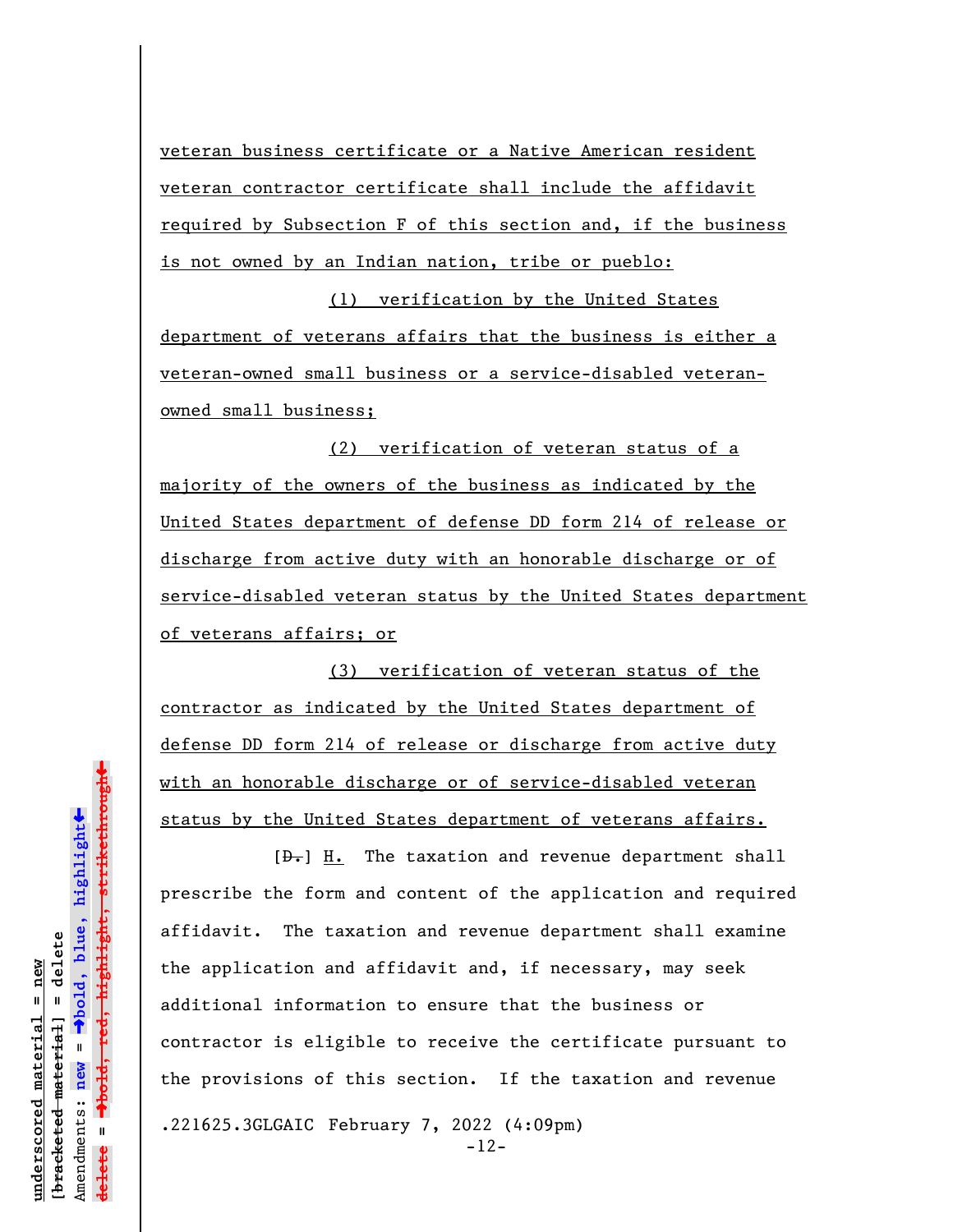department determines that an applicant is eligible, the department shall issue a certificate pursuant to the provisions of this section. If the taxation and revenue department determines that the applicant is not eligible, the department shall issue notification within thirty days. If no notification is provided by the department, the certificate is deemed approved. A certificate is valid for three years from the date of its issuance; provided that if there is a change of ownership of more than fifty percent, a resident business or resident contractor shall reapply for a certificate.

 $[E-] I.$  A business or contractor whose application for a certificate is denied has fifteen days from the date of the taxation and revenue department's decision to file an objection with the taxation and revenue department. The person filing the objection shall submit evidence to support the objection. The taxation and revenue department shall review the evidence and issue a decision within fifteen days of the filing of the objection.

 $[F-]$  J. If, following a hearing and an opportunity to be heard, the administrative hearings office finds that a business or contractor provided false information to the taxation and revenue department in order to obtain a certificate or that a business or contractor used a certificate to obtain a resident business or resident contractor preference for a bid or proposal and the resident business or contractor did not perform the percentage of the contract specified in the .221625.3GLGAIC February 7, 2022 (4:09pm)

-13-

º**bold, red, highlight, strikethrough**  $\ddot{\bullet}$ º**bold, blue, highlight** bracketed material] = delete **[bracketed material] = delete** inderscored material = new **underscored material = new** Amendments: **new** =  $\mathbf{I}$ Amendments: new **delete =**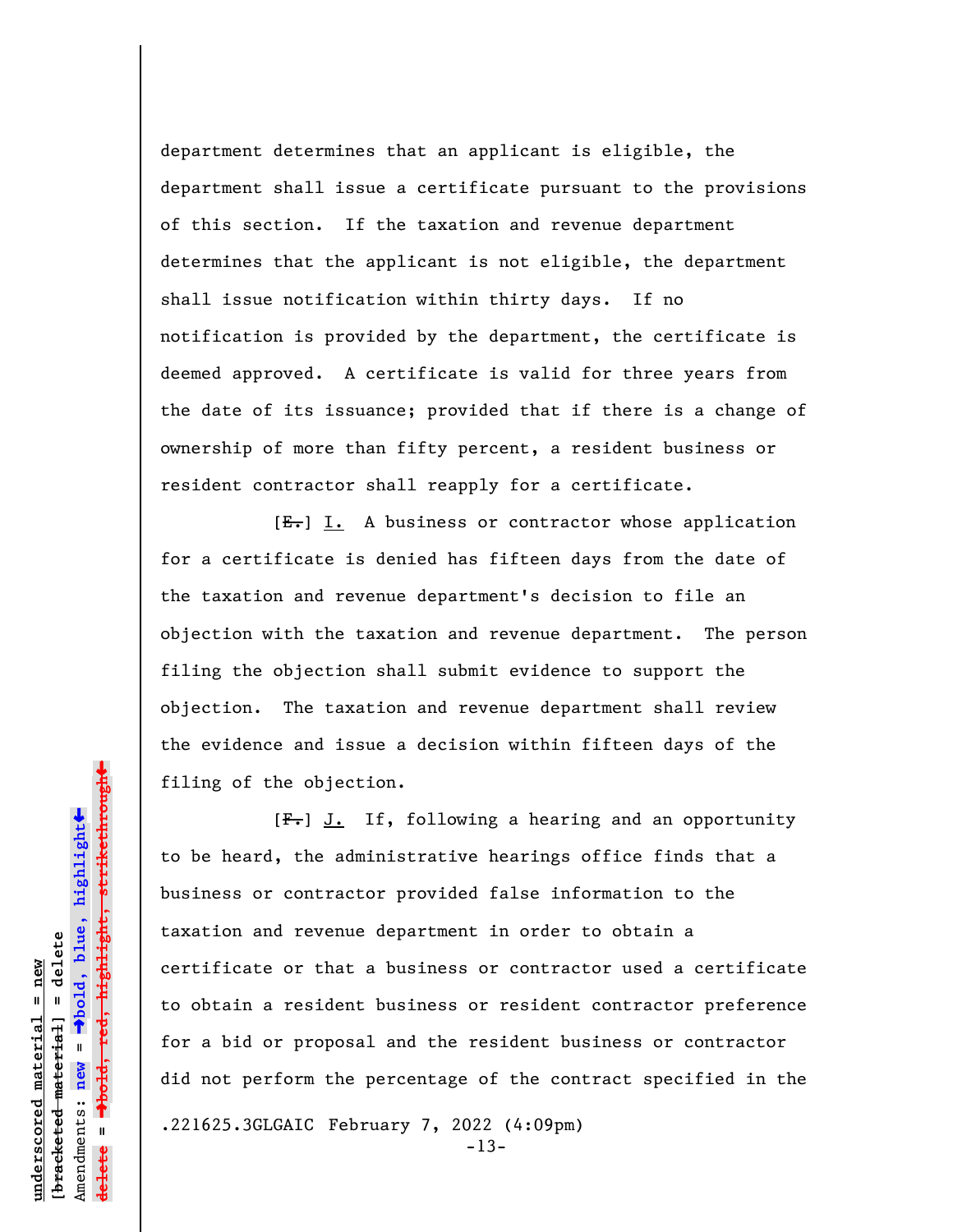bid or proposal, the business or contractor:

(1) is not eligible to receive a certificate or a preference pursuant to Section 13-1-21 or 13-4-2 NMSA 1978 for a period of five years from the date on which the taxation and revenue department became aware of the submission of the false information or the failure to perform the contract as specified in the bid or proposal; and

(2) is subject to an administrative penalty of up to fifty thousand dollars (\$50,000) for each violation.

 $[G<sub>z</sub>]$  K. In a decision issued pursuant to Subsection  $[E - 0F]$  I or J of this section, the taxation and revenue department or the administrative hearings office shall state the reasons for the action taken and inform an aggrieved business or contractor of the right to judicial review of the determination pursuant to the provisions of Section 39-3-1.1 NMSA 1978.

 $[H<sub>z</sub>]$  L. The taxation and revenue department may assess a reasonable fee for the issuance of a certificate not to exceed the actual cost of administering the taxation and revenue department's duties pursuant to this section.

 $[\frac{1}{\sqrt{1}}]$  M. The state auditor may audit or review the issuance or validity of certificates.

 $[\frac{J}{J}]$  N. For purposes of this section:

(1) "new business" means a person that did not exist as a business in any form and that has been in existence for less than three years;

.221625.3GLGAIC February 7, 2022 (4:09pm)

-14-

highlight, strikethrough º**bold, red, highlight, strikethrough**  $\ddot{\bullet}$ º**bold, blue, highlight** bracketed material] = delete **[bracketed material] = delete** inderscored material = new **underscored material = new** Amendments: **new** =  $\mathbf{I}$ Amendments: new **delete =**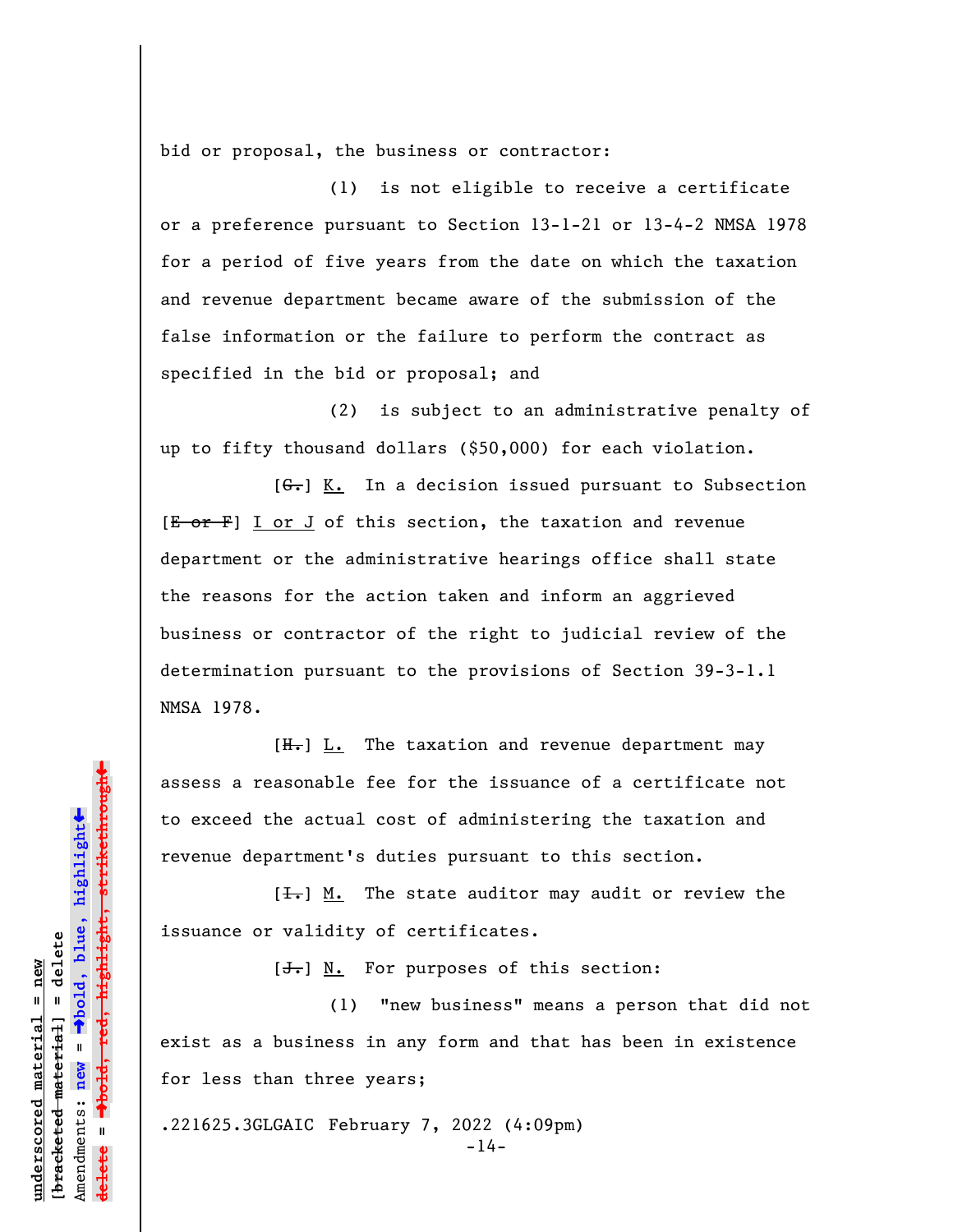(2) "new contractor" means a person that did not exist as a business in any form and that has been in existence for less than five years;

(3) "legacy contractor" means a construction business that has been licensed in this state for ten consecutive years; and

(4) "relocated business" means a business that moved eighty percent of its total domestic personnel from another state to New Mexico in the past five years."

**SECTION 3.** Section 13-4-2 NMSA 1978 (being Laws 1984, Chapter 66, Section 2, as amended) is amended to read:

"13-4-2. APPLICATION OF PREFERENCE.--

A. For the purposes of this section:

(1) "formal bid process" means a competitive sealed bid process;

(2) "formal request for proposals process" means a competitive sealed proposal process, including a competitive sealed qualifications-based proposal process;

(3) "Native American resident contractor" means a person that has a valid Native American resident contractor certificate issued by the taxation and revenue department pursuant to Section 13-1-22 NMSA 1978 but does not include a Native American resident veteran contractor;

(4) "Native American resident veteran contractor" means a person that has a valid Native American resident veteran contractor certificate issued by the taxation .221625.3GLGAIC February 7, 2022 (4:09pm) -15-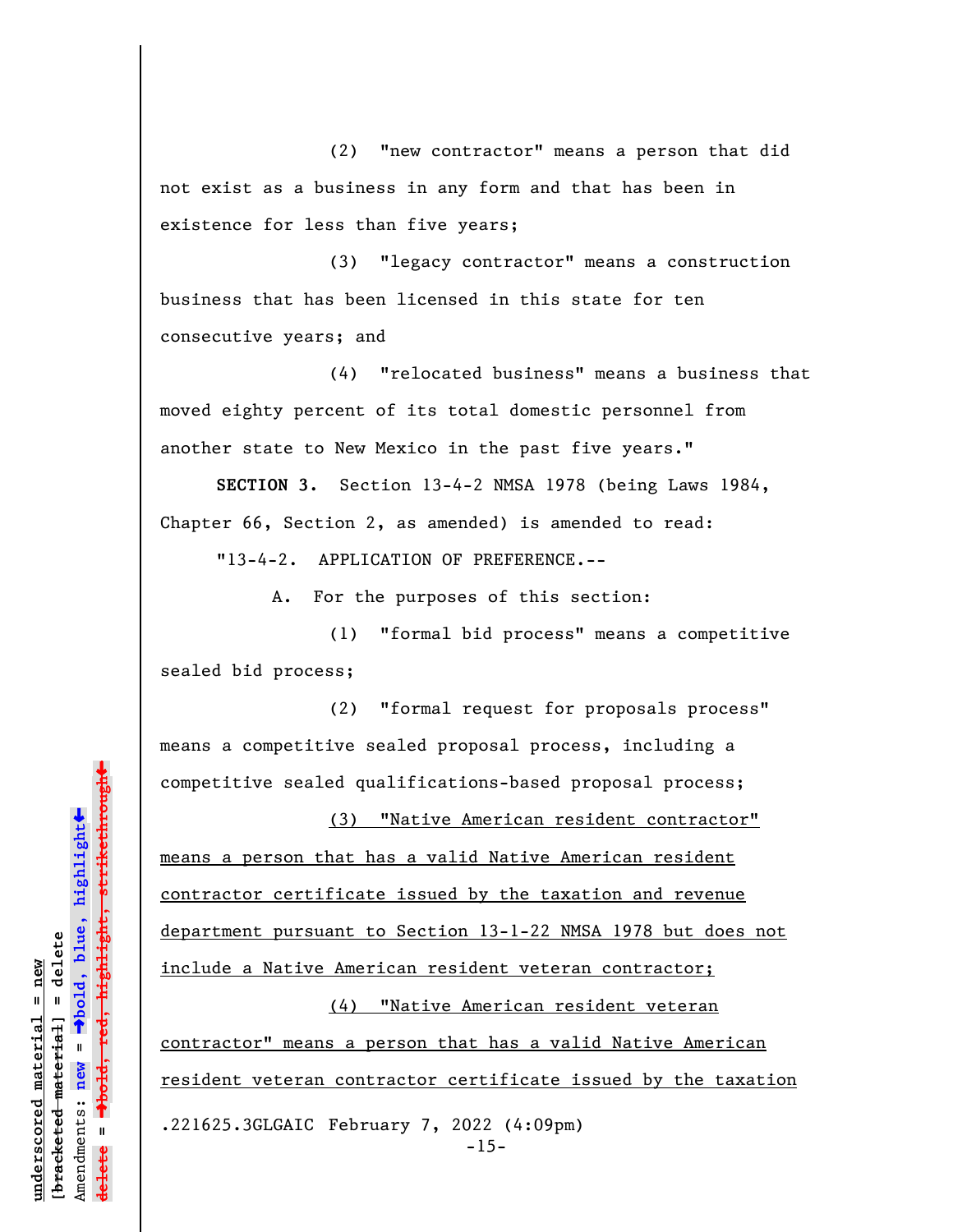and revenue department pursuant to Section 13-1-22 NMSA 1978;

 $[\frac{(3)}{3}]$  (5) "public body" means a department, commission, council, board, committee, institution, legislative body, agency, government corporation, educational institution or official of the executive, legislative or judicial branch of the government of the state or a political subdivision of the state and the agencies, instrumentalities and institutions thereof, including two-year post-secondary educational institutions, school districts, local school boards and all municipalities, including home-rule municipalities;

 $[\frac{(4)}{3}]$  (6) "public works contract" means a contract for construction, construction management, architectural, landscape architectural, engineering, surveying or interior design services;

[(5)] (7) "resident contractor" means a person that has a valid resident contractor certificate issued by the taxation and revenue department pursuant to Section 13-1-22 NMSA 1978 but does not include a resident veteran contractor; and

 $[ (6) ] (8)$  "resident veteran contractor" means a person that has a valid resident veteran contractor certificate issued by the taxation and revenue department pursuant to Section 13-1-22 NMSA 1978.

B. For the purpose of awarding a public works contract using a formal bid process, a public body shall deem a bid submitted by a:

.221625.3GLGAIC February 7, 2022 (4:09pm) -16-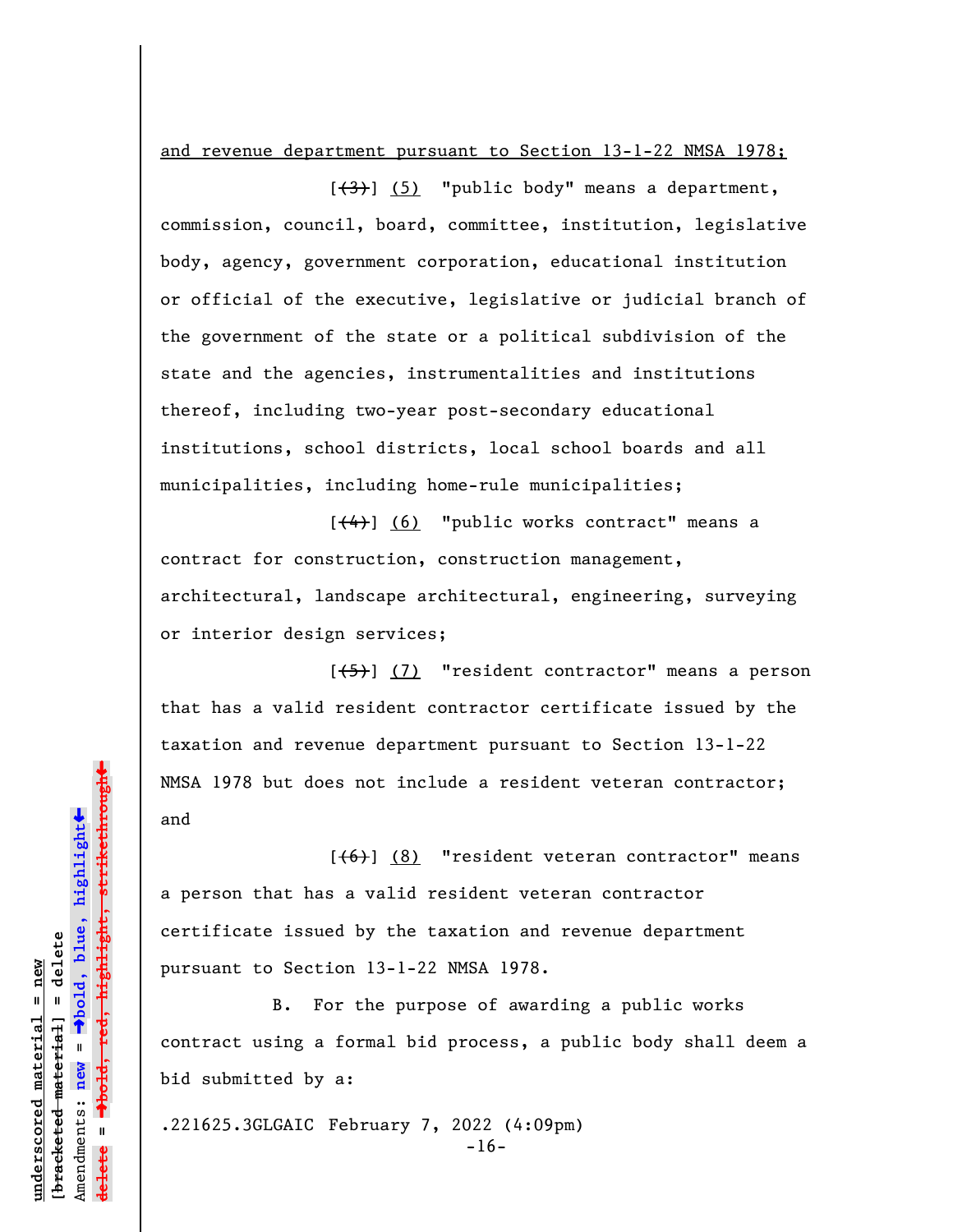(1) resident contractor or Native American resident contractor to be [five] eight percent lower than the bid actually submitted; or

(2) resident veteran contractor  $[\text{with annual}]$ gross revenues of up to three million dollars (\$3,000,000) in the preceding tax year] or Native American resident veteran contractor to be ten percent lower than the bid actually submitted.

C. When a public body awards a contract using a formal request for proposals process, not including contracts awarded on a point-based system, the public body shall award an additional:

(1)  $[$ *five*] eight percent of the total weight of all the factors used in evaluating the proposals to a resident contractor or Native American resident contractor; or

(2) ten percent of the total weight of all the factors used in evaluating the proposals to a resident veteran contractor [that has annual gross revenues of up to three million dollars (\$3,000,000) in the preceding tax year] or Native American resident veteran contractor.

D. When a public body makes a purchase using a formal request for proposals process, and the contract is awarded based on a point-based system, the public body shall award an additional of the equivalent of:

(1)  $[$ *five*] eight percent of the total possible points to a resident contractor or Native American resident .221625.3GLGAIC February 7, 2022 (4:09pm) -17-

 $\ddag$ º**bold, red, highlight, strikethrough**  $\ddot{\bullet}$ º**bold, blue, highlight** bracketed material] = delete **[bracketed material] = delete** inderscored material = new **underscored material = new** Amendments: **new** =  $\mathbf{I}$ Amendments: new **delete =**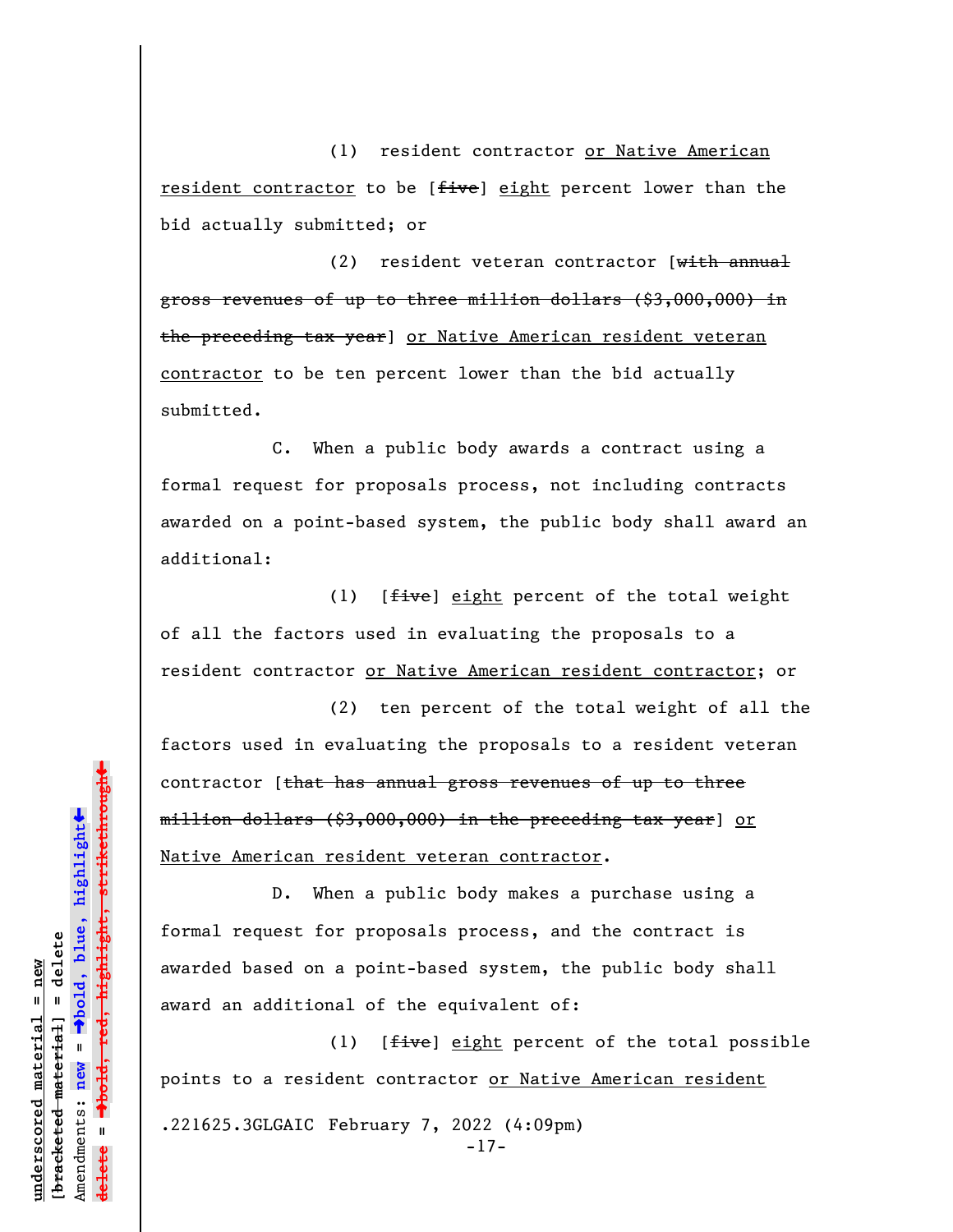contractor; or

(2) ten percent of the total possible points to a resident veteran contractor [that has annual gross revenues of up to three million dollars (\$3,000,000) in the preceding tax year] or Native American resident veteran contractor.

E. When a joint bid or joint proposal is submitted by a combination of resident veteran, Native American resident veteran, resident, Native American resident or nonresident contractors, the preference provided pursuant to Subsection B, C or D of this section shall be calculated in proportion to the percentage of the contract, based on the dollar amount of the goods or services provided under the contract, that will be performed by each contractor as specified in the joint bid or joint proposal.

F. [A resident veteran contractor shall not benefit from the preference pursuant to this section for more than ten consecutive years. A person that is an owner of a business that is a resident veteran contractor shall not benefit from the preference pursuant to this section for more than ten consecutive years] A person shall not benefit from the provisions of this section based on more than one business concurrently.

G. A public body shall not award a contractor both a resident contractor preference and a resident veteran contractor preference or a Native American resident contractor .221625.3GLGAIC February 7, 2022 (4:09pm) -18-

**underscored material = new [bracketed material] = delete**

bracketed material] = delete  $anderscored material = new$ 

Amendments: **new** =

Amendments: new

 $\mathbf{u}$ 

**delete =**

º**bold, blue, highlight**

º**bold, red, highlight, strikethrough**

highlight, strikethrough<del>t</del>

 $\ddot{\bullet}$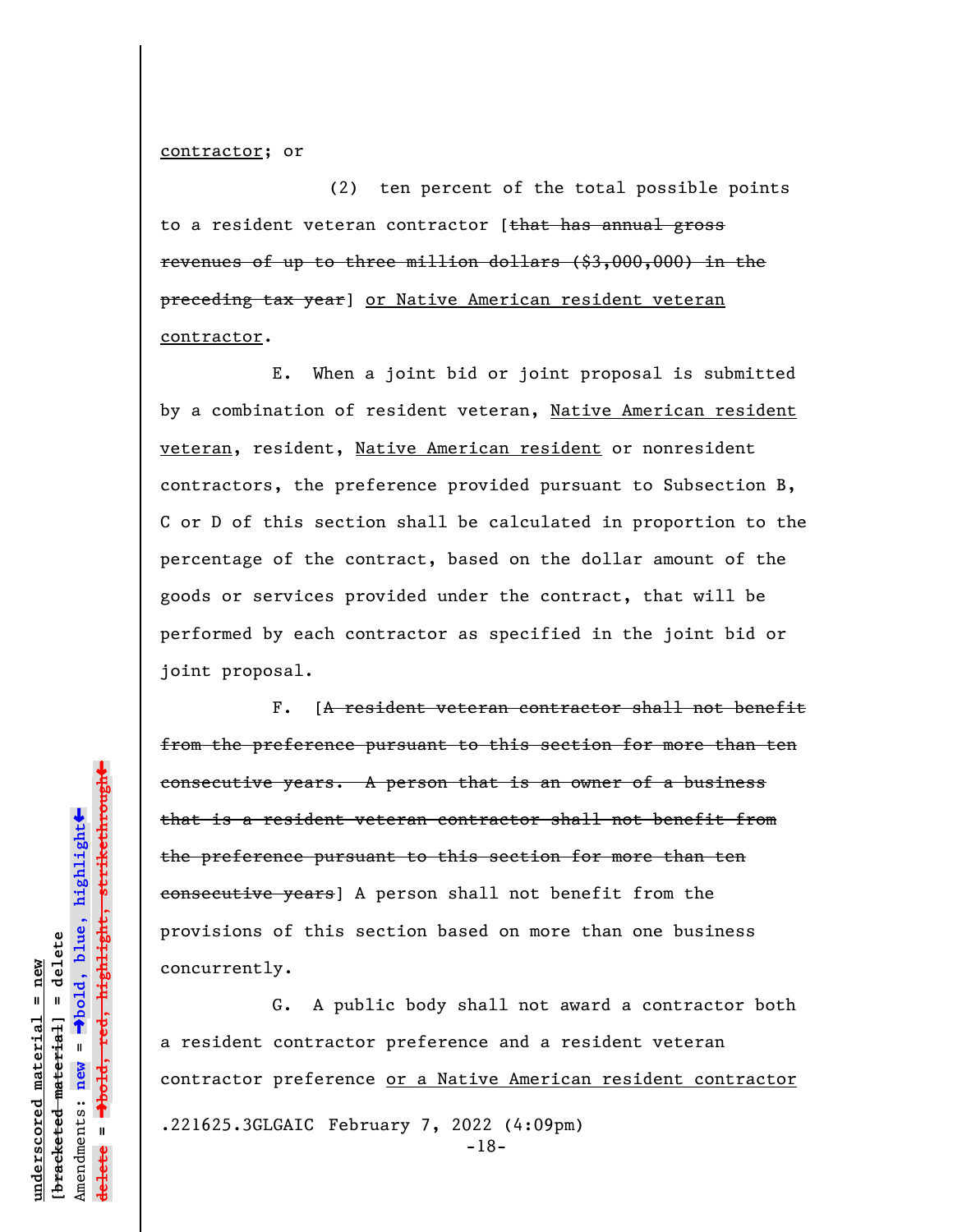preference and a Native American resident veteran contractor preference.

H. The procedures provided in Sections 13-1-172 through 13-1-183 NMSA 1978 or in an applicable purchasing ordinance apply to a protest to a public body concerning the awarding of a contract in violation of this section."

**SECTION 4.** Section 62-16B-7 NMSA 1978 (being Laws 2021, Chapter 34, Section 7) is amended to read:

"62-16B-7. PUBLIC REGULATION COMMISSION--ENFORCEMENT AND RULEMAKING.--

A. The commission shall administer and enforce the rules and provisions of the Community Solar Act, including regulation of subscriber organizations in accordance with the Community Solar Act and oversight and review of the consumer protections established for the community solar program.

B. The commission shall adopt rules to establish a community solar program by no later than April 1, 2022. The rules shall:

(1) provide an initial statewide capacity program cap of two hundred megawatts alternating current proportionally allocated to investor-owned utilities until November 1, 2024. The statewide capacity program cap shall exclude native community solar projects and rural electric distribution cooperatives;

(2) establish an annual statewide capacity program cap to be in effect after November 1, 2024; .221625.3GLGAIC February 7, 2022 (4:09pm) -19-

 $\ddag$ º**bold, red, highlight, strikethrough**  $\ddot{\bullet}$ º**bold, blue, highlight** bracketed material] = delete **[bracketed material] = delete** inderscored material = new **underscored material = new** Amendments: **new** =  $\mathbf{u}$ Amendments: new **delete =**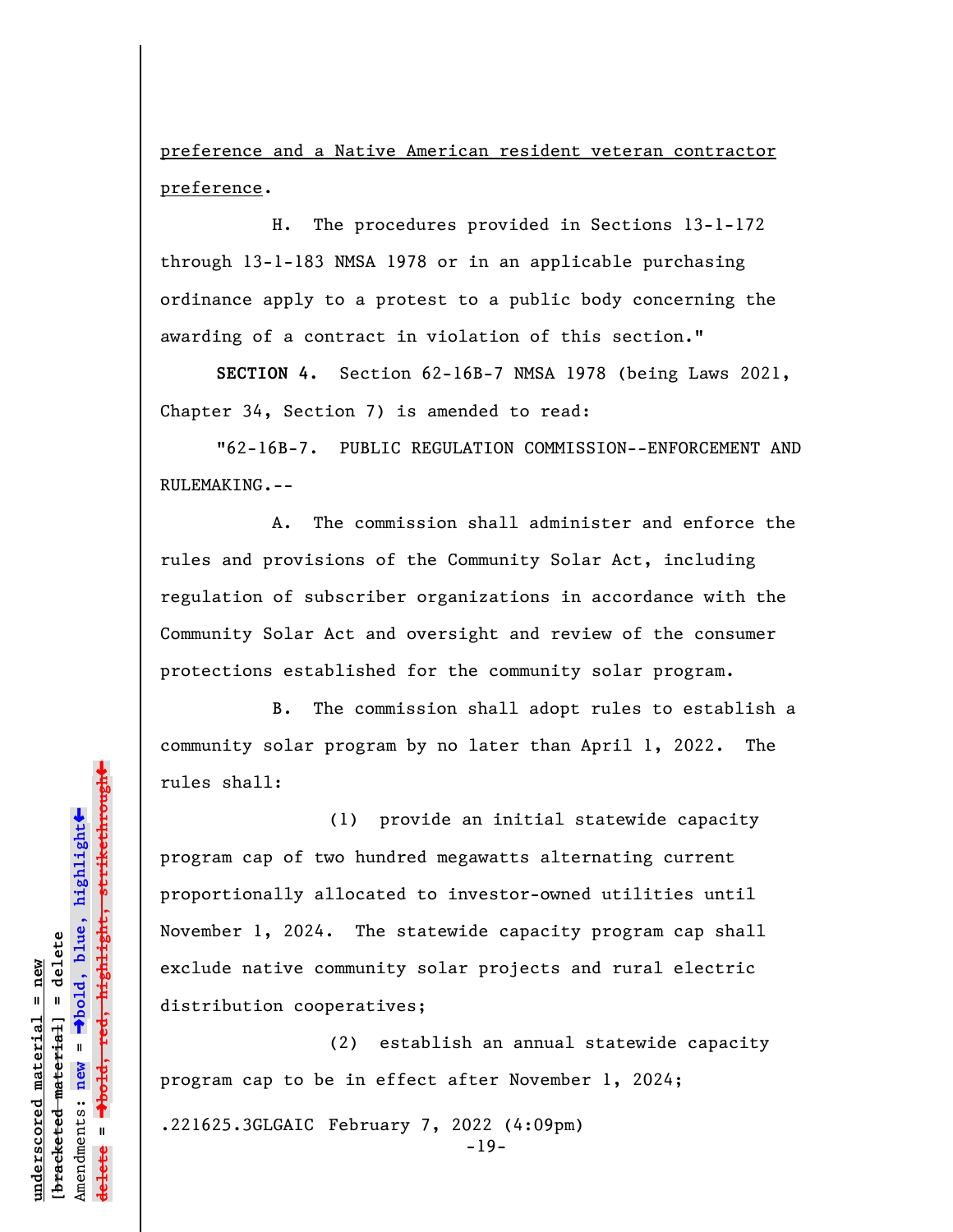(3) require thirty percent of electricity produced from each community solar facility to be reserved for low-income customers and low-income service organizations. The commission shall issue guidelines to ensure the carve-out is achieved each year and develop a list of low-income service organizations and programs that may pre-qualify low-income customers;

(4) establish a process for the selection of community solar facility projects and allocation of the statewide capacity program cap, consistent with Section 13-1-21 NMSA 1978 regarding resident business, Native American resident business, [and] resident veteran business and Native American resident veteran business preferences;

(5) require a qualifying utility to file the tariffs, agreement or forms necessary for implementation of the community solar program;

(6) establish reasonable, uniform, efficient and non-discriminatory standards, fees and processes for the interconnection of community solar facilities that are consistent with the commission's existing interconnection rules and interconnection manual that allows a qualifying utility to recover reasonable costs for administering the community solar program and interconnection costs for each community solar facility, such that a qualifying utility and its nonsubscribing customers do not subsidize the costs attributable to the subscriber organization pursuant to this paragraph; .221625.3GLGAIC February 7, 2022 (4:09pm)

 $-20-$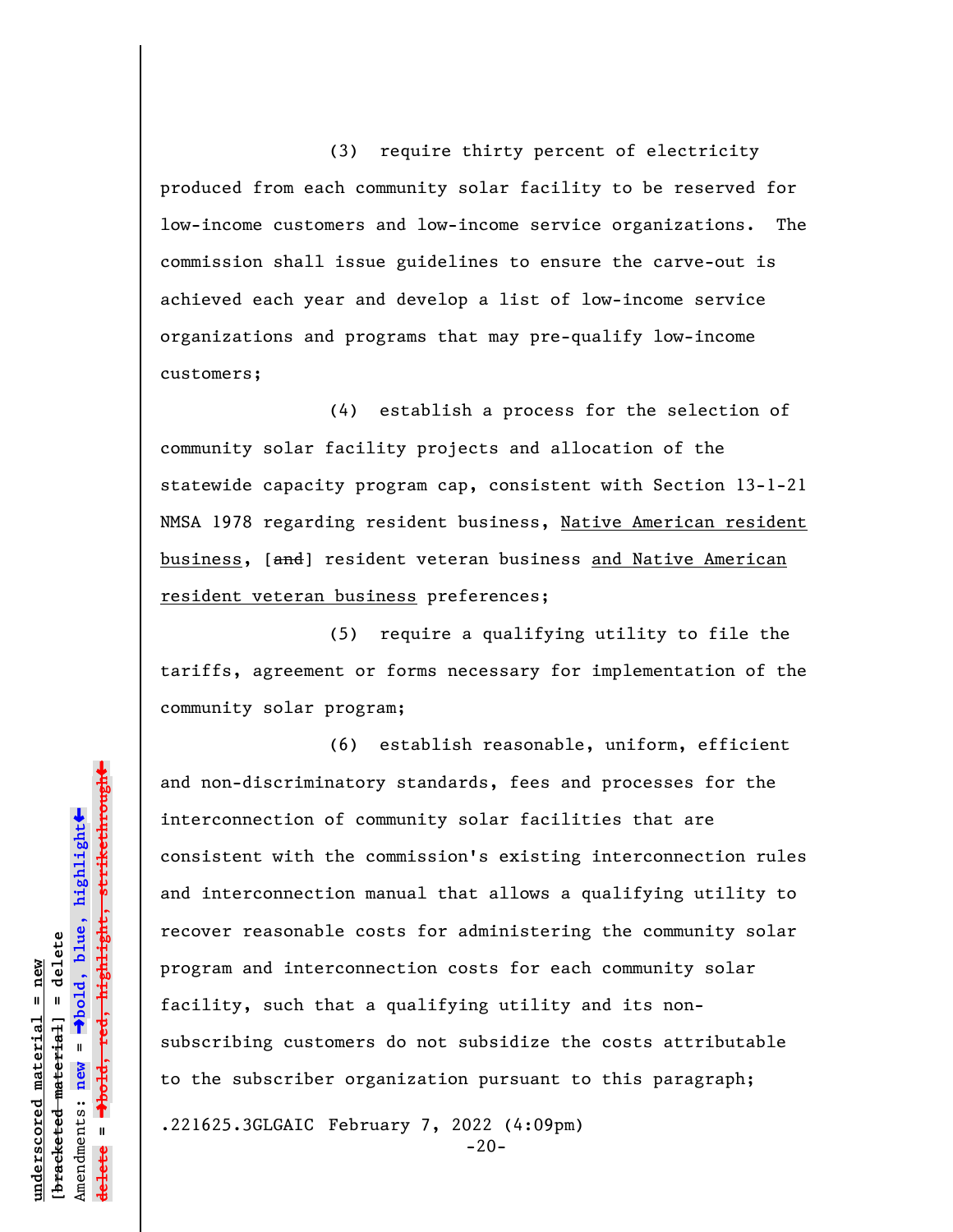(7) provide consumer protections for subscribers, including a uniform disclosure form that identifies the information that shall be provided by a subscriber organization to a potential subscriber, in both English and Spanish, and when appropriate, native or indigenous languages, to ensure fair disclosure of future costs and benefits of subscriptions, key contract terms, security interests and other relevant but reasonable information pertaining to the subscription, as well as grievance and enforcement procedures;

(8) provide a community solar bill credit rate mechanism for subscribers derived from the qualifying utility's total aggregate retail rate on a per-customer-class basis, less the commission-approved distribution cost components, and identify all proposed rules, fees and charges; provided that non-subscribers shall not subsidize costs attributable to subscribers; and provided further that if the commission determines that it is in the public interest for nonsubscribers to subsidize subscribers, non-subscribers shall not be charged more than three percent of the non-subscribers' aggregate retail rate on an annual basis to subsidize subscribers;

(9) reasonably allow for the creation, financing and accessibility of community solar facilities; and

(10) provide requirements for the siting and co-location of community solar facilities with other energy .221625.3GLGAIC February 7, 2022 (4:09pm) -21-

highlight, strikethrough º**bold, red, highlight, strikethrough**  $\ddot{\bullet}$ º**bold, blue, highlight** bracketed material] = delete **[bracketed material] = delete** inderscored material = new **underscored material = new** Amendments: **new** =  $\mathbf{u}$ Amendments: new **delete =**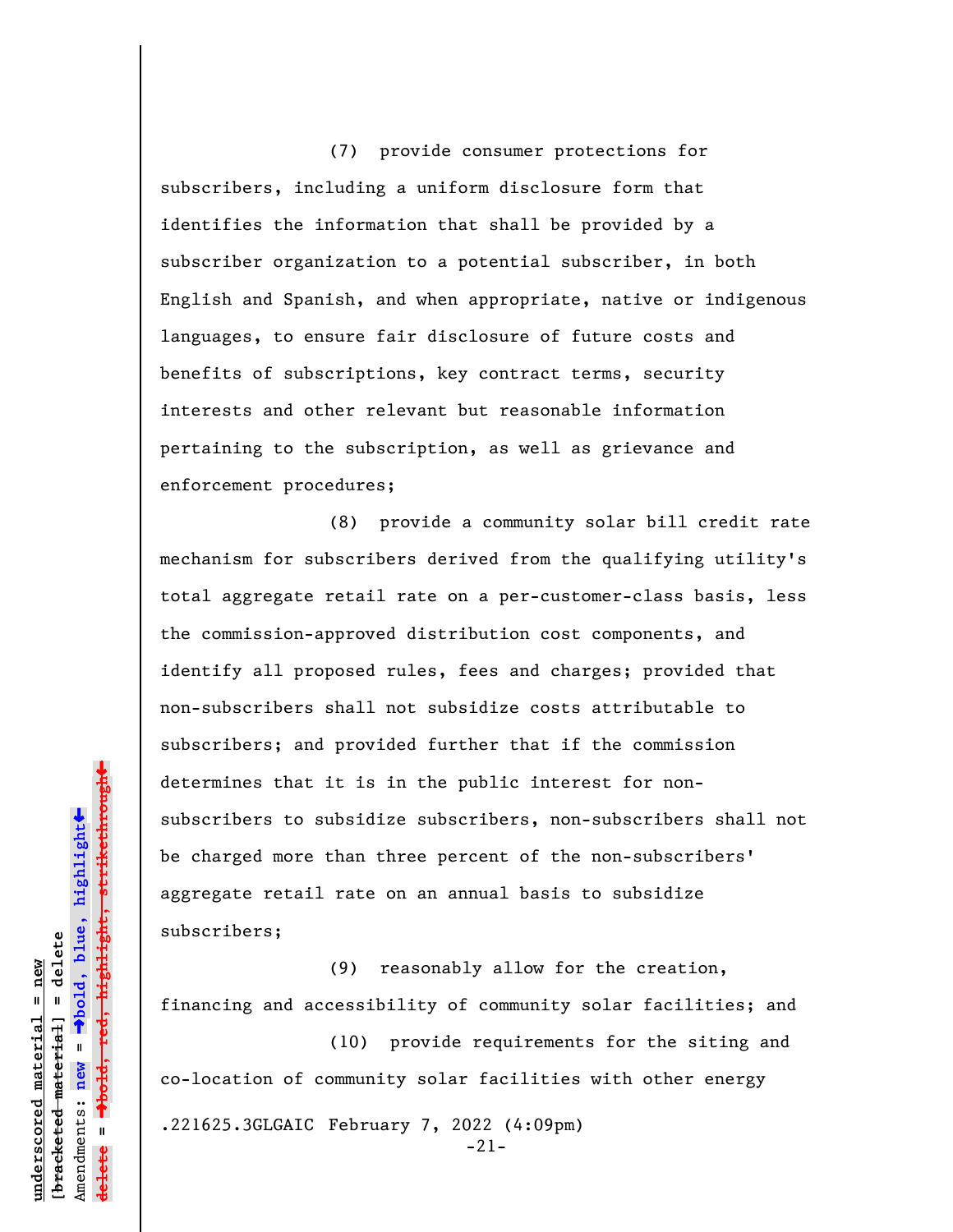resources; provided that community solar facilities shall not be co-located with other community solar facilities.

C. The commission may through rule establish a reasonable application fee for subscriber organizations that is designed to cover a portion of the administrative costs of the commission in carrying out the community solar program. Application fees collected by the commission shall be remitted to the state treasurer no later than the day after their receipt.

D. The commission shall solicit input from relevant state agencies, public utilities, low-income stakeholders, disproportionately impacted communities, potential owners or operators of community solar facilities, Indian nations, tribes and pueblos and other interested parties in its rulemaking process.

E. By no later than November 1, 2024, the commission shall provide to the appropriate interim legislative committee a report on the status of the community solar program, including the development of community solar facilities, the participation of investor-owned utilities and rural electric distribution cooperatives, low-income participation, the adequacy of facility size, proposals for alternative rate structures and bill credit mechanisms, crosssubsidization issues, local developer project selection and expansion of the local solar industry, community solar facilities' effect on utility compliance with the renewable .221625.3GLGAIC February 7, 2022 (4:09pm)

-22-

 $\ddag$ º**bold, red, highlight, strikethrough**  $\ddot{\bullet}$ º**bold, blue, highlight** bracketed material] = delete **[bracketed material] = delete** inderscored material = new **underscored material = new** Amendments: **new** =  $\mathbf{u}$ Amendments: new **delete =**